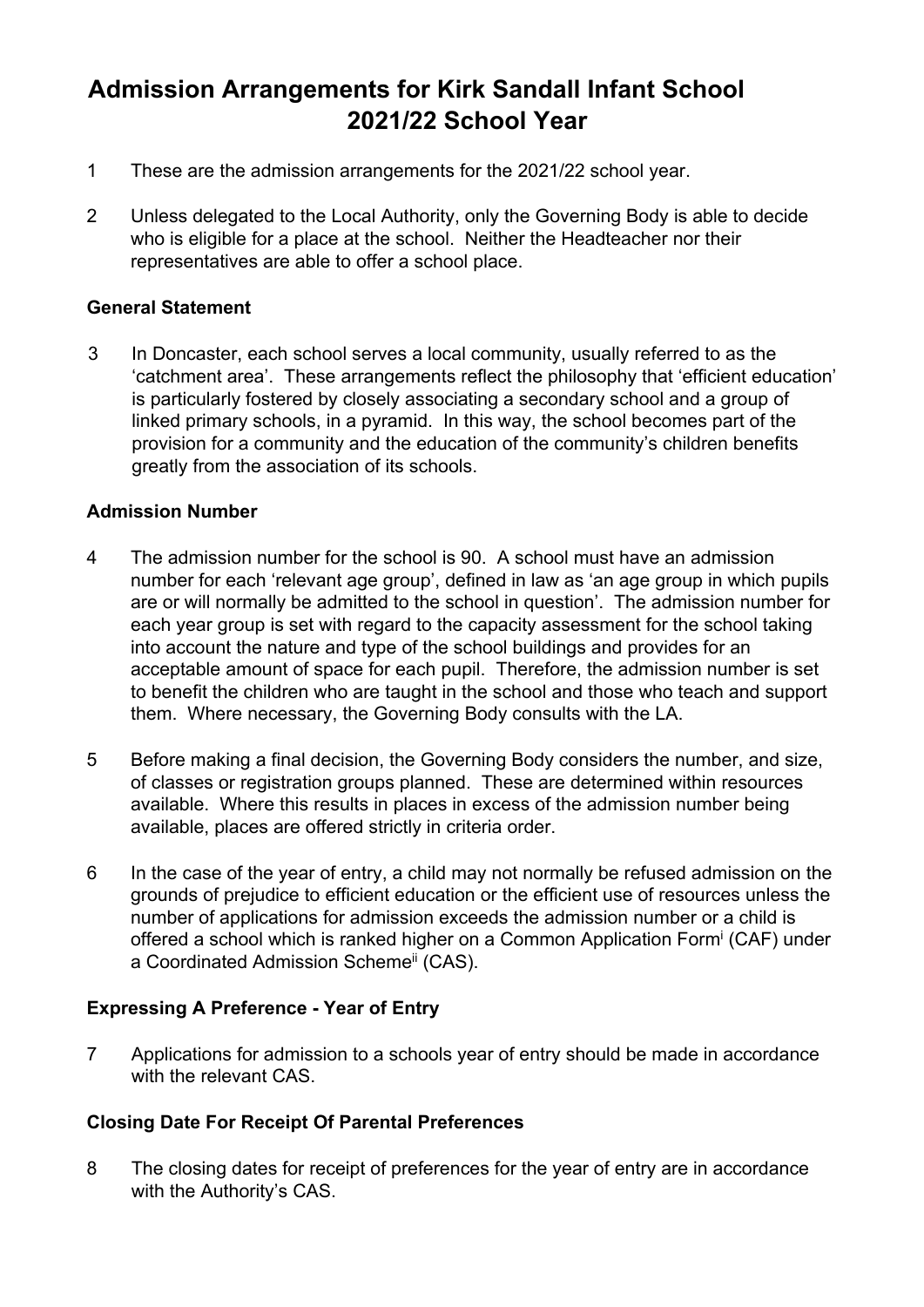Late applications are processed in accordance with the relevant CAS.

### **Page 1 Kirk Sandall Infant Eligibility For A Place At A School - Oversubscription Criteria**

9 This section outlines the criteria to be used to decide upon eligibility for a place where the number of preferences exceeds the admission limit.

 Preferences for each school will be sorted in the order of the criterion outlined below. Each of the remaining criterion are applied in order of priority as tie breakers, with criterion d) being the final tie breaker.

### a) **Looked After Children or all Previously Looked After Childreniii**

#### b) **Catchment Area**

Children who are ordinarily residenti<sup>v</sup> in the catchment area of the school.

For applications for the year of entry received by the closing date, a catchment area school will be determined in relation to the address at which the pupil is ordinarily resident on that date. Once a waiting list is formed, a child's place on that list will be updated in light of any new address.

#### c) **Siblings**

 Children who are living within the same family unit (e.g. stepchildren) who will be attending the requested school, (excluding nursery), at the point of admission. Where the requested school is an infant or junior school, attendance at a linked infant or junior school will be included.

Where a place is only available for one child from a multiple birth i.e. twins, each child will be offered a place.

#### d) **Proximity**

 Children who live nearest to the requested school measured in a straight line from the centre point of the child's ordinary place of residence<sup>iv</sup>, to the entrance nearest to the reception point of the school.

 If two or more pupils live equidistant from the school, the distance each pupil lives by road from the preferred school will be measured and the place offered to the pupil who lives nearest by this means. In the event of this being equal (e.g. in the case of flats), places will then be decided by Random Allocation*.*

 Measurements will be made using EMS for Windows provided by Capita Education Services and/or ArcView GIS provided by Environmental Systems Research Institute Inc or suitable substitute.

#### **The Offer Of A Place At A School**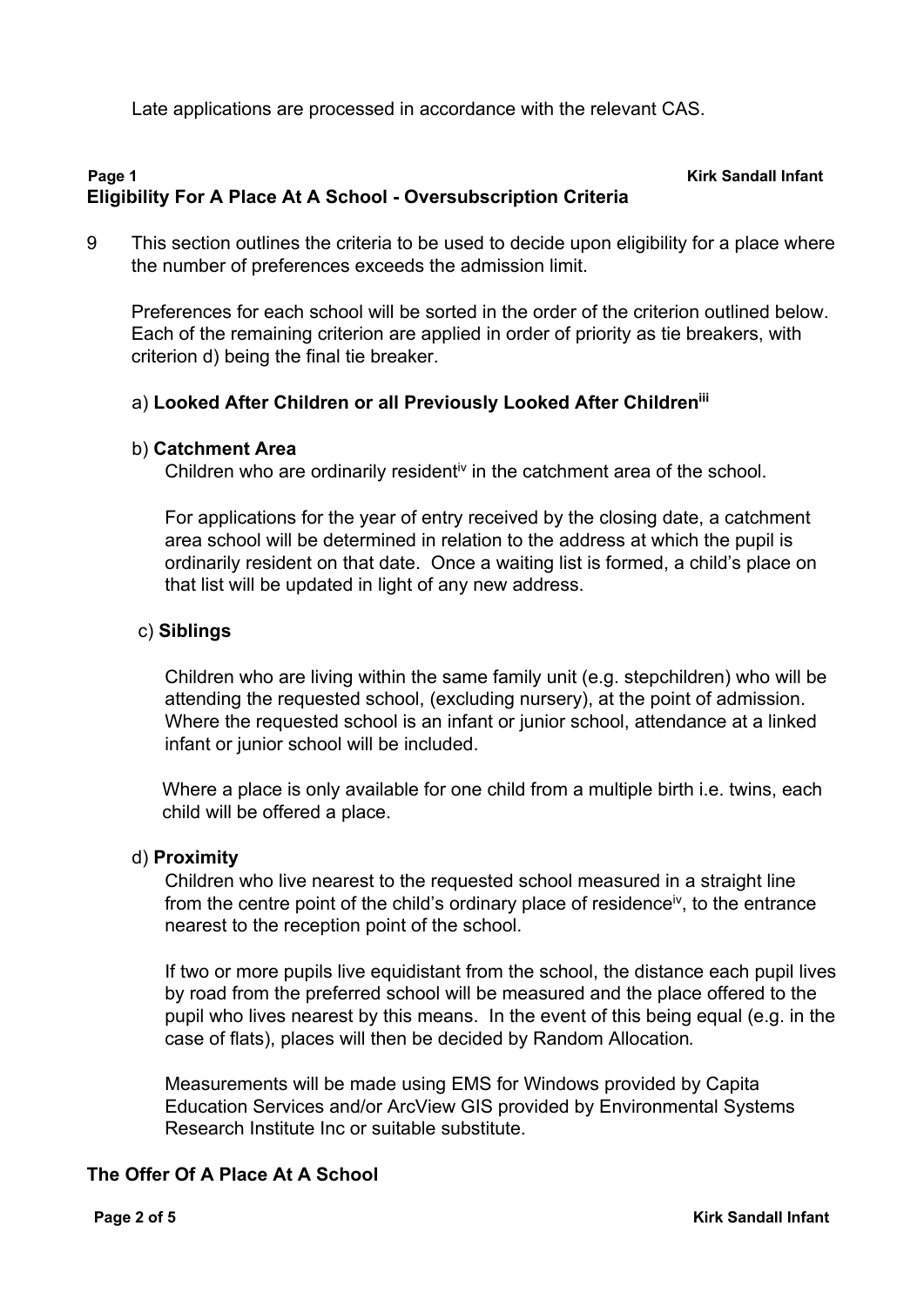10 Decisions will be posted to parents in accordance with the Authority's CAS.

# **Unsuccessful Applications**

11 Any parent whose child is not offered a school place for which they have expressed a preference has the right to an independent appeal.

#### **Waiting Lists**

- 12 Pupils will be added to the waiting list(s) of community schools where they were refused a place and those schools were ranked higher on the CAF than the place offered. Places on the waiting list will be strictly prioritised in criteria order given above and will operate until the end of the autumn term.
- 13 Places will only be allocated from the waiting list when the number of pupils falls below the Admission Limit of the school. Whilst the waiting list is in operation, when a place does become available it will be allocated to the child at the top of the list on the day that written confirmation of the vacancy is received.

#### **In Year Transfers**

- 14 Applications for admission outside of the normal admission round (In Year Transfers) are normally considered each school week. They should be made on the official application form.
- 15 Where there are sufficient places an application will normally be agreed unless specific circumstances apply<sup>v</sup>.
- 16 Where there are insufficient places for the number of applicants, all applications will be ranked in accordance with the criterion listed above and places awarded accordingly.
- 17 Where a place is not available, the application will normally be refused and the applicant will be offered the right of appeal to an independent appeals panel.
- 18 If a place is agreed, the headteacher will, within two weeks of a place being offered, determine a start date.
- 19 Pupils are normally admitted to a school at the start of the next new term other than with the prior approval of the Headteacher of the school or in circumstances beyond the parent's control, e.g. movement into the Borough.
- 20 Pupils are required to start at the school within two weeks of the start date offered by the headteacher and places cannot be held open beyond this period. Applicants must be in a position to take up a place within this stated period.
- 21 Repeat applications made for entry to the same year group at the same school will not be considered, unless there has been significant and material change to either the families or the schools circumstances, since a previous application, and this is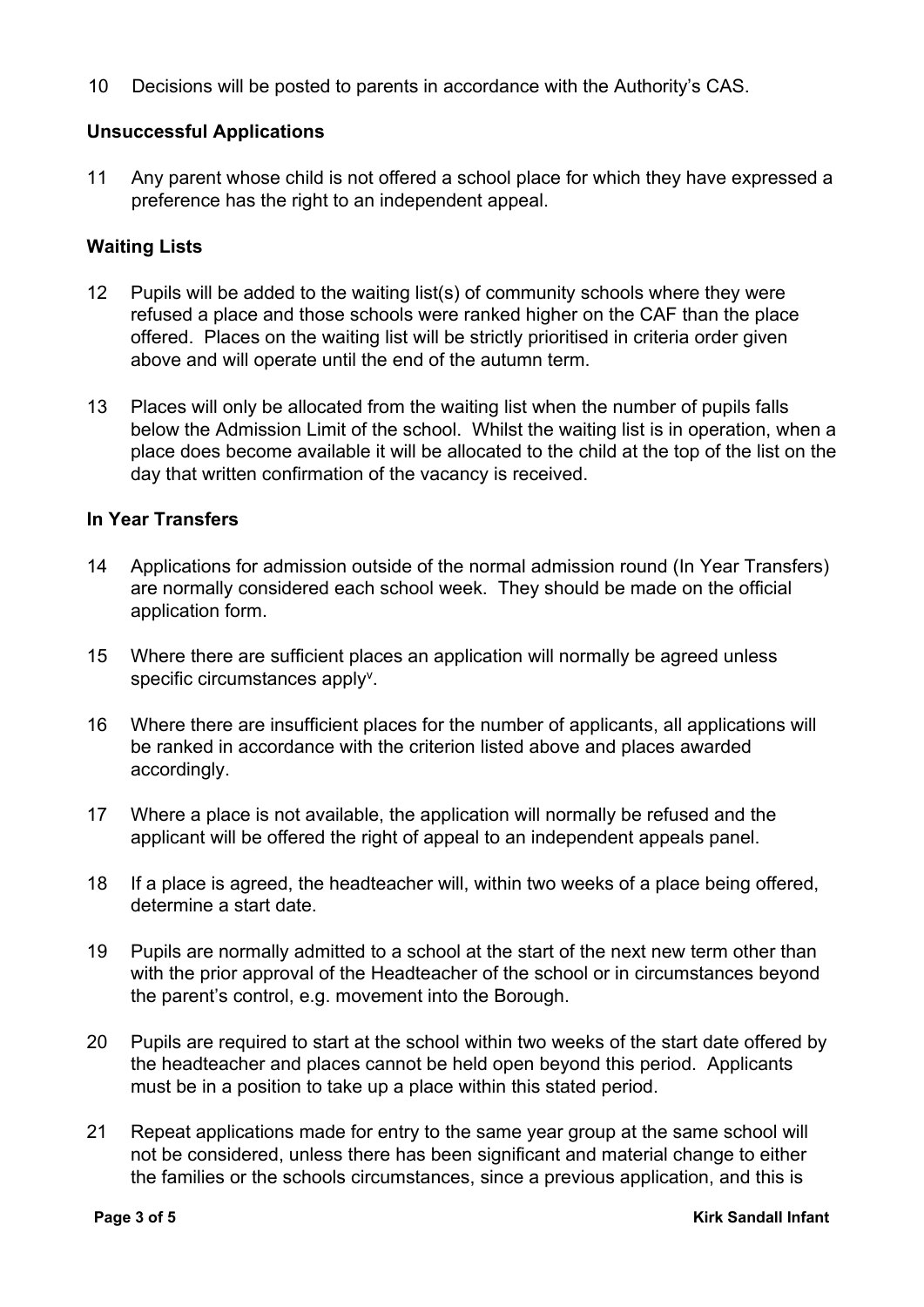relevant to the application for admission. Where information was known at the time of the original application or appeal, but parents chose not to use it, this will not be considered as additional information or a change in circumstances.

22 In accordance with DfE requirements, where a Fair Access Protocol has been adopted by the Council, pupils may be admitted under this protocol outside of the normal admission arrangements noted above.

### **Independent Appeals**

23 If a place is not offered at a preferred school parents have the right of appeal to an Independent Appeal Panel formed in accordance with the legislation. Details of the appeals procedure will be sent to parents with their decision.

Parents who intend to make an appeal should normally submit a notice of appeal within 10 days of receiving the refusal letter to:

Litigation and Education Section, Directorate of Resources, Doncaster Council, Civic Office, Waterdale, Doncaster, DN1 3BU

# **General Information**

#### **False Information**

Any place offered on the basis of a fraudulent or intentionally misleading application will be withdrawn, e.g. giving a false address. It is for parents to satisfy the admission authority of their circumstances as they apply to the admission criteria at the time of application.

#### **Multiple Addresses**

Where a child is resident with parents at more than one address, the address used for admission purposes shall be the place at which the child spends the majority of the school week (Monday to Friday) during term time. Where there is a clear 50/50 split, parents should decide.

# **Explanatory Notes**

# <sup>i</sup> **Common Application Form (CAF)**

This is a form used in the admission process on which parents express preferences for a school or schools at the normal point of admission.

# ii **Co-ordinated Admissions Scheme (CAS)**

A scheme, determined by a local authority, for ensuring that a single offer of a place is communicated to parents who have applied for places during the normal admission round. Separate schemes apply in the case of primary and secondary admissions.

#### **iii Looked After Children or Previously Looked After Children**

A 'looked after child' is a child who is (a) in the care of a local authority, or (b) being provided with accommodation by a local authority in the exercise of their social services functions (see the definition in Section 22(1) of the Children Act 1989) at the time of making an application to a school. This includes children who were adopted under the